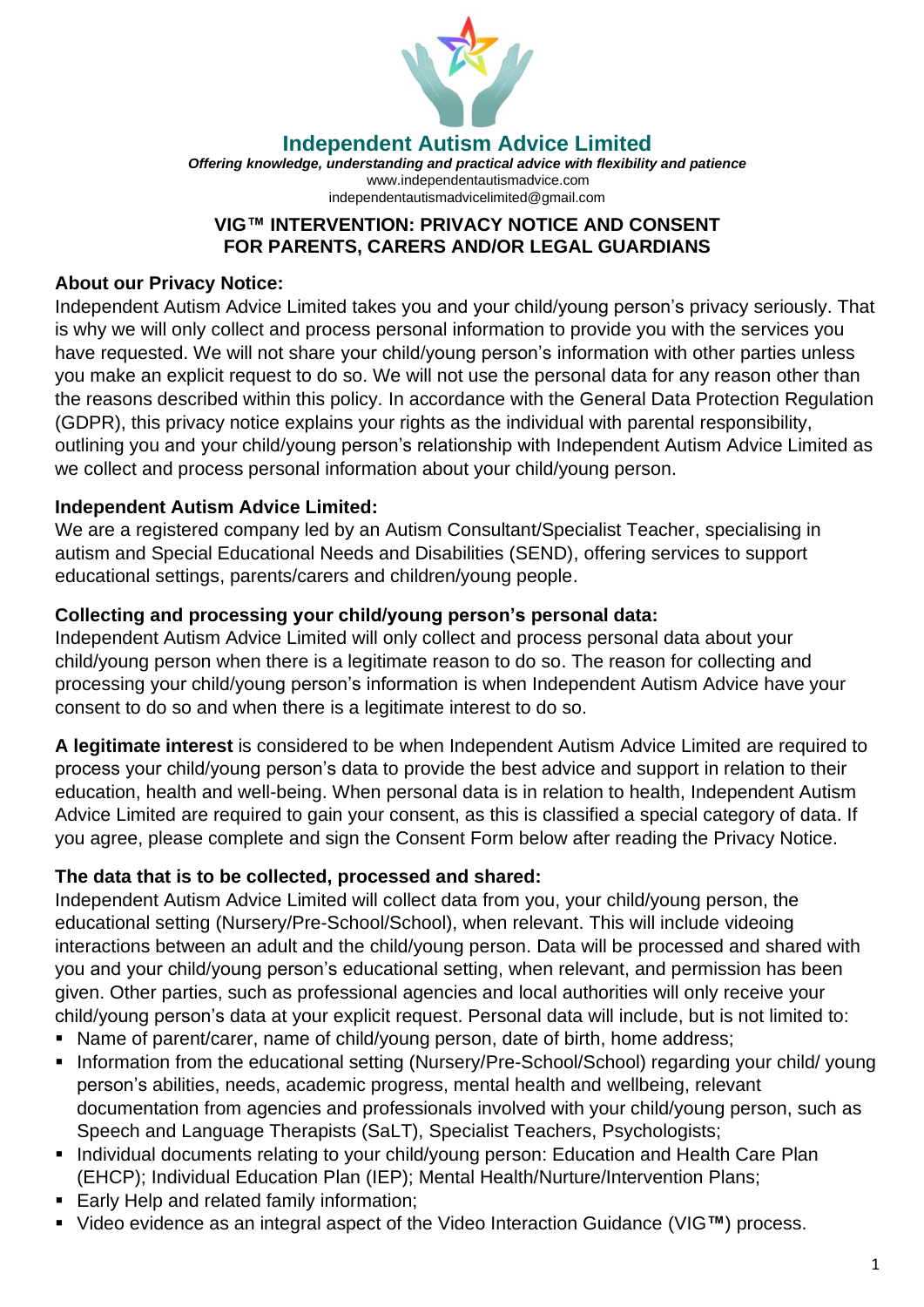

# **The length of time we keep your child/young person's personal data:**

Independent Autism Advice Limited will hold personal data regarding your child/young person for the duration of the time a service is being provided to you for your child/young person and/or their educational setting, when your permission has been given. Copies of paper documents will be shredded no longer than 3-months after a service has concluded and electronic copies of reports produced by Independent Autism Advice Limited will be retained for a maximum of 2 years, or when the child/young person has concluded statutory education.

## **Protecting your data:**

Independent Autism Advice Limited has security measures in place to make sure that your child/young person's personal data is protected. Those individuals or organisations, such as professional agencies and local authorities will only have access to your child/young person's data at your explicit instruction and would be subject to a duty of confidentiality.

#### **The designated data controller and data protection officer:**

Trudi Rainsberry is the data controller and data protection officer for Independent Autism Advice Limited. She is committed to upholding our commitments to protect the rights of your child/young person under legislation outlined within the Data Protection Act 2018 and the General Data Protection Regulation (GDPR). She can be contacted through the website [www.independentautismadvice.com,](http://www.independentautismadvice.com/) by email to [independentautismadvicelimited@gmail.com](mailto:independentautismadvicelimited@gmail.com) or by post to 71-75 Shelton Street, Covent Garden, London, WC2H 9JQ.

#### **Your rights under GDPR:**

Independent Autism Advice Limited respects your rights set out in UK data protection law; you have:

- The right to request access to a copy of your child/young person's data and to know how it is being used;
- The right to have any inaccuracies in your child/young person's data corrected;
- The right to have your child/young person's personal data erased;
- The right to request the processing of your child/young person's data be suspended;
- The right to object to the processing of your child/young person's information;
- The right to receive a copy of your child/young person's information in an agreed format and request a copy of this information be shared with other individuals or organisations (for example professional agencies and local authorities);
- The right to withdraw your consent to the processing of your child/young person's data; Request can be made by contacting Trudi Rainsberry at [www.independentautismadvice.com](http://www.independentautismadvice.com/) [independentautismadvicelimited@gmail.com,](mailto:independentautismadvicelimited@gmail.com) or 71-75 Shelton Street, Covent Garden, London, WC2H 9JQ.

## **Complaints:**

If you are not happy with how your child/young person's personal data has been processed, you should contact Trudi Rainsberry in the first instance by using the contact details listed above. If Trudi Rainsberry is unable to satisfy your concerns, you have the right to apply to the Information Commissioner's Office (ICO) for a resolution. You can contact the ICO at [www.ico.org.uk](http://www.ico.org.uk/) or at: Information Commissioner's Office, Wycliffe House, Water Lane, Wilmslow, Cheshire, SK9 5AF.

Completed by Trudi Rainsberry

**Designated Data Controller and Data Protection Officer Independent Autism Advice Limited Date: 02.02.2022**